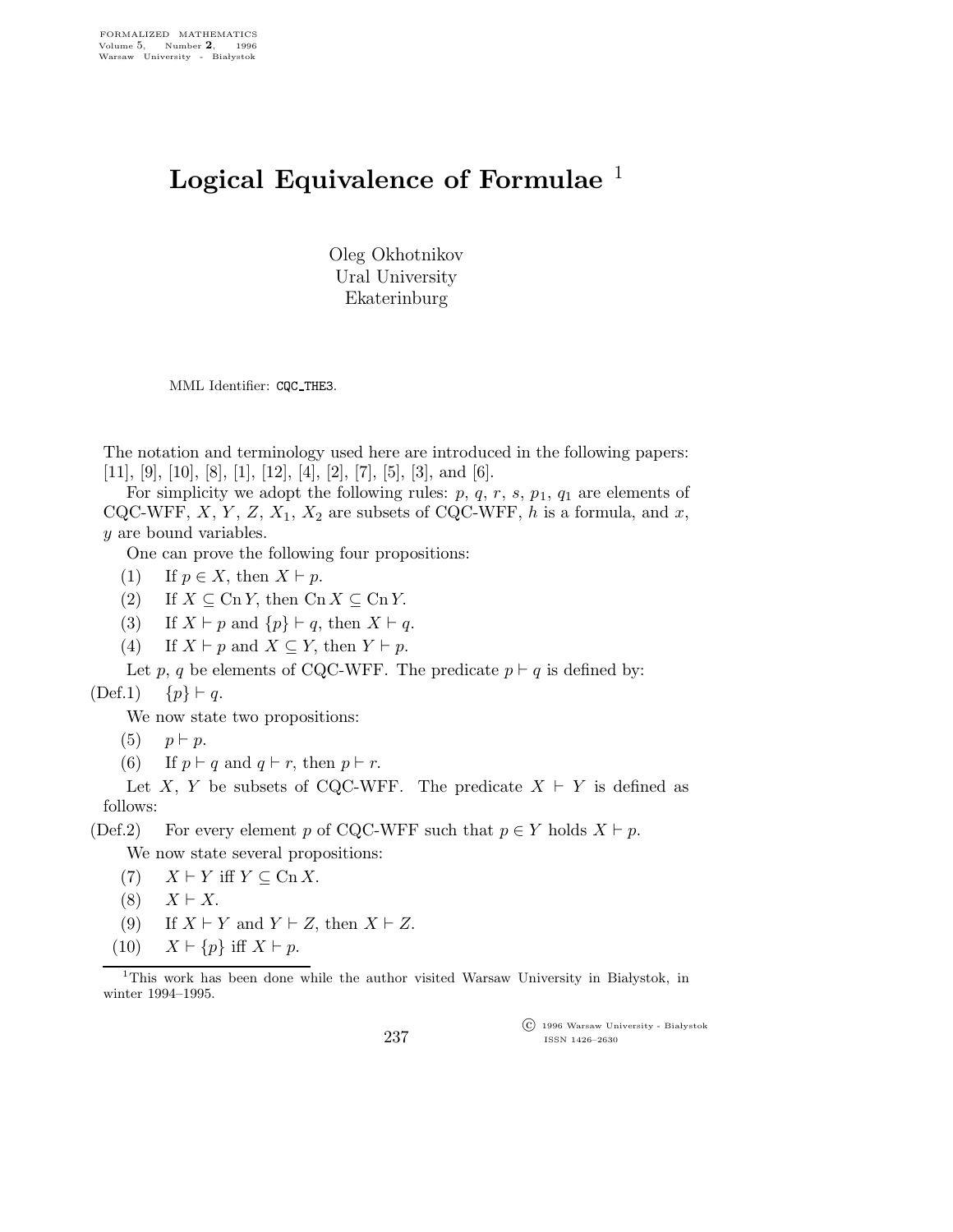- (11) { $p$ }  $\vdash$  {q} iff  $p \vdash q$ .
- (12) If  $X \subseteq Y$ , then  $Y \vdash X$ .
- $(13)$   $X \vdash$  Taut.
- $(14)$   $\emptyset$ <sub>CQC</sub>  $\vdash$  Taut.

Let X be a subset of CQC-WFF. The predicate  $\vdash X$  is defined by:

(Def.3) For every element p of CQC-WFF such that  $p \in X$  holds  $\vdash p$ . We now state three propositions:

- (15)  $\vdash X$  iff  $\emptyset_{\text{CQC}} \vdash X$ .
- $(16)$  ⊢ Taut.
- $(17)$  ⊢ X iff  $X \subseteq$  Taut.

Let us consider X, Y. The predicate  $X \vdash Y$  is defined by:

(Def.4) For every p holds  $X \vdash p$  iff  $Y \vdash p$ .

Let us observe that this predicate is reflexive and symmetric.

The following propositions are true:

- (18)  $X \mapsto Y$  iff  $X \vdash Y$  and  $Y \vdash X$ .
- (19) If  $X \mapsto Y$  and  $Y \mapsto Z$ , then  $X \mapsto Z$ .
- $(20)$   $X \mapsto Y$  iff  $\text{Cn } X = \text{Cn } Y$ .
- (21) Cn  $X \cup C^n Y \subseteq C^n(X \cup Y)$ .
- $(22)$  Cn(X ∪ Y) = Cn(Cn X ∪ Cn Y).
- $(23)$   $X \mapsto \text{Cn } X.$
- $(24)$   $X \cup Y \mapsto \text{Cn } X \cup \text{Cn } Y.$
- (25) If  $X_1 \mapsto X_2$ , then  $X_1 \cup Y \mapsto X_2 \cup Y$ .
- (26) If  $X_1 \mapsto X_2$  and  $X_1 \cup Y \vdash Z$ , then  $X_2 \cup Y \vdash Z$ .
- (27) If  $X_1 \mapsto X_2$  and  $Y \vdash X_1$ , then  $Y \vdash X_2$ .

Let p, q be elements of CQC-WFF. The predicate  $p \vdash q$  is defined by:

(Def.5)  $p \vdash q$  and  $q \vdash p$ .

Let us observe that the predicate defined above is reflexive and symmetric. We now state a number of propositions:

- (28) If  $p \mapsto q$  and  $q \mapsto r$ , then  $p \mapsto r$ .
- $(29)$   $p \mapsto q$  iff  $\{p\} \mapsto \{q\}.$
- (30) If  $p \mapsto q$  and  $X \vdash p$ , then  $X \vdash q$ .
- $(31)$  {p,q}  $\vdash \exists p \land q$  }.
- $(32)$   $p \wedge q \mapsto q \wedge p$ .
- (33)  $X \vdash p \land q$  iff  $X \vdash p$  and  $X \vdash q$ .
- (34) If  $p \mapsto q$  and  $r \mapsto s$ , then  $p \wedge r \mapsto q \wedge s$ .
- (35)  $X \vdash \forall_x p \text{ iff } X \vdash p$ .
- (36)  $\forall_x p \mapsto p$ .
- (37) If  $p \mapsto q$ , then  $\forall_x p \mapsto \forall_y q$ .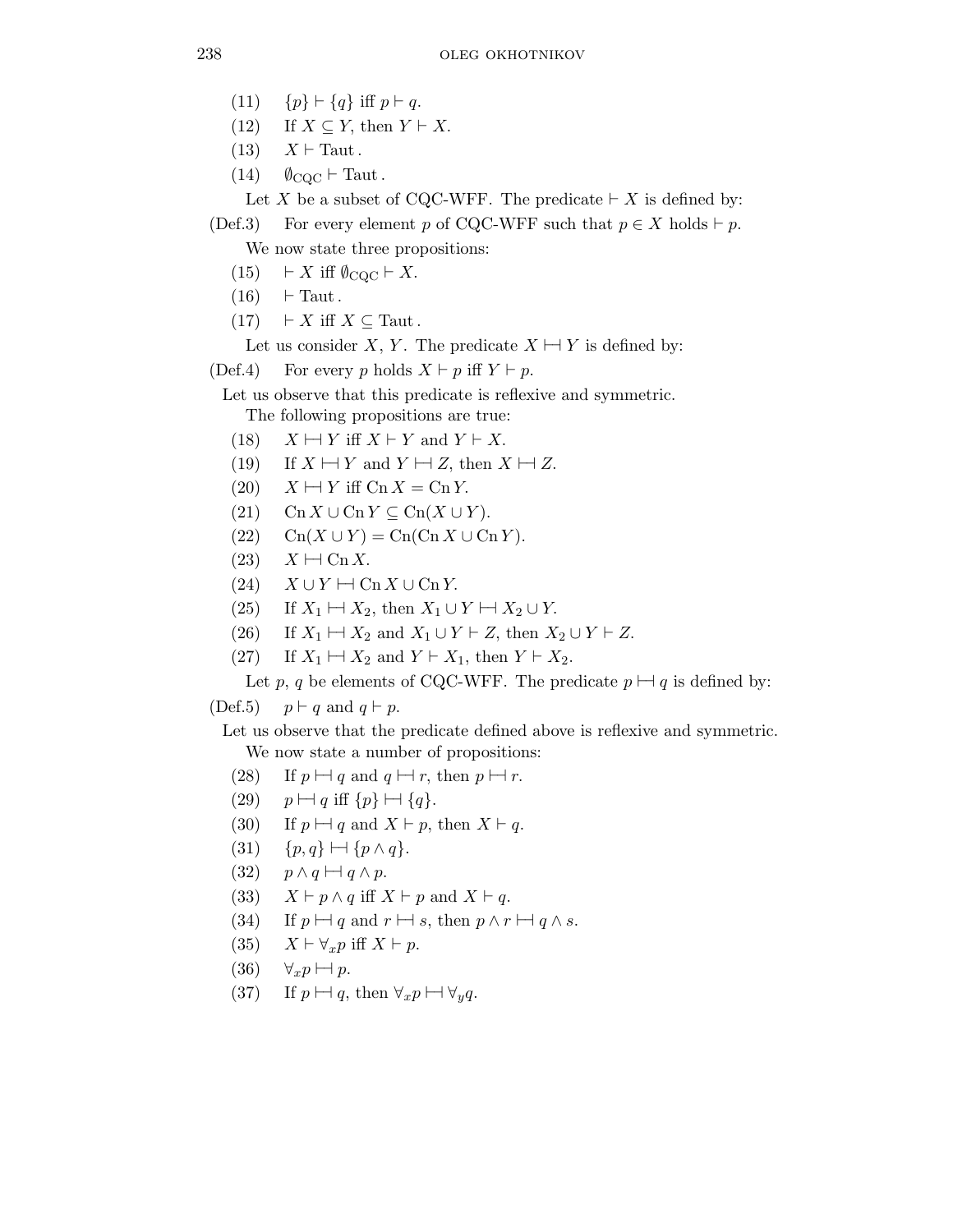Let  $p$ ,  $q$  be elements of CQC-WFF. We say that  $p$  is an universal closure of  $q$  if and only if the conditions (Def.6) are satisfied.

- $(Def.6)$  (i) p is closed, and
	- (ii) there exists a natural number n such that  $1 \leq n$  and there exists a finite sequence L such that len  $L = n$  and  $L(1) = q$  and  $L(n) = p$  and for every natural number k such that  $1 \leq k$  and  $k < n$  there exists a bound variable x and there exists an element r of CQC-WFF such that  $r = L(k)$ and  $L(k+1) = \forall_x r$ .

One can prove the following propositions:

- (38) If p is an universal closure of q, then  $p \mapsto q$ .
- (39) If  $\vdash p \Rightarrow q$ , then  $p \vdash q$ .
- (40) If  $X \vdash p \Rightarrow q$ , then  $X \cup \{p\} \vdash q$ .
- (41) If p is closed and  $p \vdash q$ , then  $\vdash p \Rightarrow q$ .
- (42) If  $p_1$  is an universal closure of p, then  $X \cup \{p\} \vdash q$  iff  $X \vdash p_1 \Rightarrow q$ .
- (43) If p is closed and  $p \vdash q$ , then  $\neg q \vdash \neg p$ .
- (44) If p is closed and  $X \cup \{p\} \vdash q$ , then  $X \cup \{\neg q\} \vdash \neg p$ .
- (45) If p is closed and  $\neg p \vdash \neg q$ , then  $q \vdash p$ .
- (46) If p is closed and  $X \cup {\neg p}$  ⊢ ¬q, then  $X \cup {q}$  ⊢ p.
- (47) If p is closed and q is closed, then  $p \vdash q$  iff  $\neg q \vdash \neg p$ .
- (48) If  $p_1$  is an universal closure of p and  $q_1$  is an universal closure of q, then  $p \vdash q$  iff  $\neg q_1 \vdash \neg p_1$ .
- (49) If  $p_1$  is an universal closure of p and  $q_1$  is an universal closure of q, then  $p \mapsto q$  iff  $\neg p_1 \mapsto \neg q_1$ .

Let p, q be elements of CQC-WFF. The predicate  $p \equiv q$  is defined by:

## $(Def.7)$  ⊢  $p \Leftrightarrow q$ .

Let us observe that this predicate is reflexive and symmetric.

One can prove the following propositions:

- (50)  $p \equiv q$  iff  $\vdash p \Rightarrow q$  and  $\vdash q \Rightarrow p$ .
- (51) If  $p \equiv q$  and  $q \equiv r$ , then  $p \equiv r$ .
- (52) If  $p \equiv q$ , then  $p \mapsto q$ .
- (53)  $p \equiv q$  iff  $\neg p \equiv \neg q$ .
- (54) If  $p \equiv q$  and  $r \equiv s$ , then  $p \wedge r \equiv q \wedge s$ .
- (55) If  $p \equiv q$  and  $r \equiv s$ , then  $p \Rightarrow r \equiv q \Rightarrow s$ .
- (56) If  $p \equiv q$  and  $r \equiv s$ , then  $p \vee r \equiv q \vee s$ .
- (57) If  $p \equiv q$  and  $r \equiv s$ , then  $p \Leftrightarrow r \equiv q \Leftrightarrow s$ .
- (58) If  $p \equiv q$ , then  $\forall_x p \equiv \forall_x q$ .
- (59) If  $p \equiv q$ , then  $\exists_x p \equiv \exists_x q$ .
- (60) For all sets X, Y, Z such that  $Y \cap Z = \emptyset$  holds  $(X \ Y) \cup Z = (X \cup Z) \ Y$ .